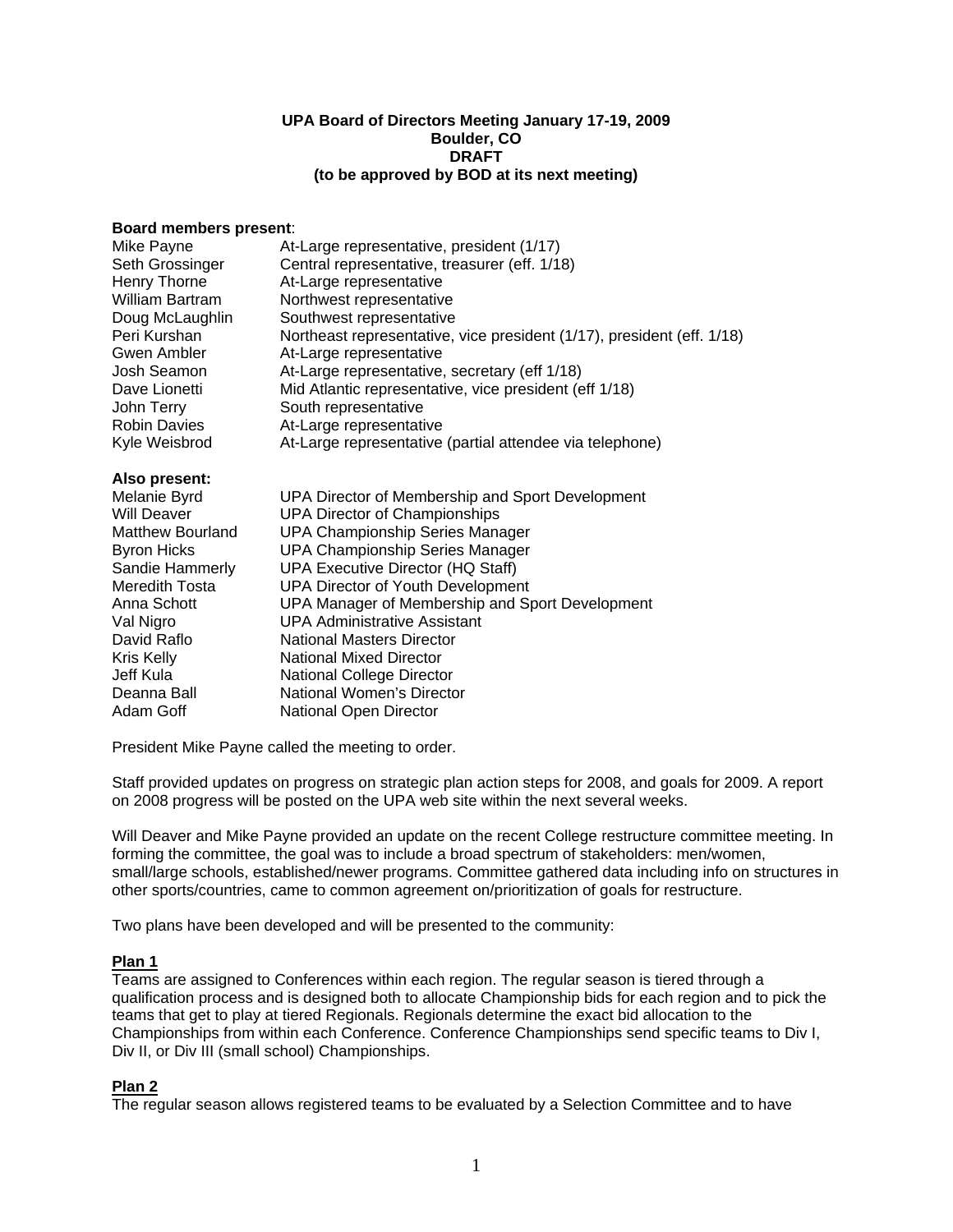accurate rankings for the Series. The top 24 teams are picked by the Selection Committee to advance straight to one of 4 Super-Regionals. Sectional winners can also advance to Super-Regionals. Other teams play for spots at tiered Regionals. Super-Regionals advance 20 teams to Div I Nationals. Regionals advances teams to Div II or Div III (small school) Championships.

Proposed planning timetable 1/23 2009 Plan announced 1/31 – 2/28 Complete plan(s) feedback – full membership; blog, newsgroup, survey  $2/28 - 3-31$  – Review and revise 3/31 – Recommend to Board for approval Spring/summer – detailed planning Summer/fall – 2010 Guidelines/info

Eligibility checking incredibly important in whatever system is implemented.

Important to provide opportunity for players to provide feedback both on what they do and do not agree with on the respective plans.

When announcing plans, important to make community aware of the overall goals for college competition on which members of the committee reached agreement. How these goals impacted the plans that are being presented, and to provide context for radical changes being suggested.

# **Proposal: 2009.21 Assistance Provided to 2009 DIII College Nationals**

Submitted by Will Deaver

*Proposal wording: In line with feedback received from the Ultimate community, in line with the priorities set by the College Restructure Task Force, and in expectation of incorporating a similar event into the UPA College Series in the future, the UPA will offer its support to organizers of the 2009 D-III Nationals in the following ways:* 

- *Offer to have a UPA representative attend the event to help on site and get a first-hand look at how the event, or something similar, might be incorporated into the UPA structure*
- *Offer to assist event organizers with refinement and implementation of qualification guidelines and procedures*
- *Offer to assist event organizers with promotion of the event and communication with teams through UPA channels*
- *Offer to serve as an event management resource for event organizers*

### **Discussion**

Pros of adopting proposal: Moves UPA in the direction its long-term plans are likely to take, in terms of providing a championship playing opportunity specifically for small colleges. Also helps to ensure that the D-III Nationals event will occur in 2009, in the absence of the UPA's ability to commit to running the event itself this year

Question: Would a women's division be added? Staff is unsure if this is part of the DIII organizer's plans, but certainly would be happy to assist in this process if the DIII organizers are open to it

As a result, the Board amended the proposal to include the following bullet:

- *Offer to help explore the creation of a women's division as part of the event* 

# **Motion to approve as amended: Thorne. Second Bartram, Approved 12-0-0**

# **Proposal 2009.20 – Use of Experimental Observer Roles in 2009 College Series**

Submitted by Will Deaver on behalf of college restructure task force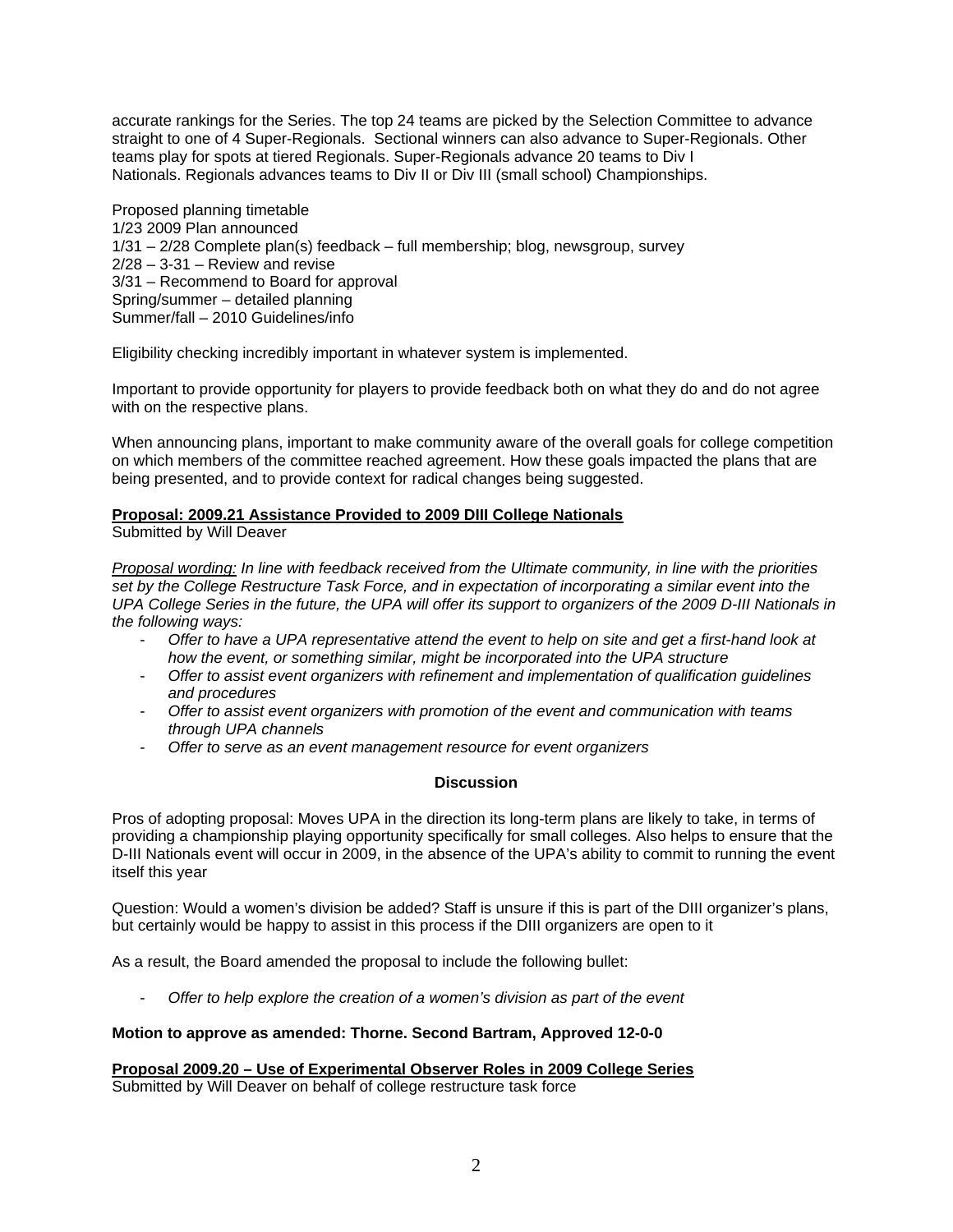*Proposal wording: In 2009, the teams that qualify for the UPA College Championships will vote on whether to use Observers to make active, immediate referral, or the current non-active system for travel and up/down calls during the 2009 UPA College Championships. Each rule will be voted on separately. Each gender division will vote separately. A super-majority of 60% of the teams in each division will be required to approve use of the new rules for their division at the tournament.* 

# **Discussion**

Do we have the observers to do this? Per observer chair Greg Connelly we have about 20 capable of doing this...will not use newly trained people. This should suffice for the experimental events and the Championships.

What is plan for providing results of feedback from experimental event since teams will be asked to vote based on this information? Have not figured it out yet, but realize this will need to be done.

Concern that we may receive anti-UPA backlash based on the fact that this will cost more and we will have to pass on the expense to the players. When we let folks know about the changes, need to let them know that costs will go up.

What do we do if women's and men's have different decisions? Concern about how it might look to spectators, impact on observers who are going back and forth between games, and gender equity. Majority of group felt that it would be acceptable for the divisions to reach different decisions.

# **Motion to approve: Thorne, second Davies, approved 11-1-0.**

# **Proposal 2009.19 – Expand the UPA College Championships**

Submitted by Will Deaver on behalf of College restructure task force

*Proposal wording: In 2009, the UPA College Championships will be expanded to 40 teams (20 in each gender division). The event will be extended from three to four days, in order to preserve the integrity and quality of the experience, given the additional teams. Player fees will be increased in proportion to the increased costs of the event, including the additional expenses created by adding extra teams and the extra day.* 

### **Discussion**

When we polled the teams, did they want a bigger event? Research does not support that they wanted the event just to be bigger with more teams – what they wanted was to accommodate need for additional strong/contender teams.

### **Motion to close discussion and accept the proposal: Thorne, second Bartram. Approved 11-0-1**

**Proposal 2009.18 – Bid Allocation Changes for the 2009 UPA College Championships**  Submitted by Will Deaver on behalf of College restructure committee

### *Proposal wording:*

*Alternative 1: In 2009, contingent upon the expansion of the UPA College Championships to 20 teams, bids to the tournament will be allocated as follows:* 

- *16 bids using existing allocation system* 
	- o *8 geographically-based, automatic bids 1 per region*
	- o *4 strength bids, using existing strength algorithm, as allocated based on 2008 results*
	- o *4 size bids, based on existing guidelines (current season registration)*
- *4 new strength bids based on ranking algorithm, using current-season results, awarded to regions prior to 2009 regionals* 
	- o *Strength ranking algorithm to be determined by College Series staff*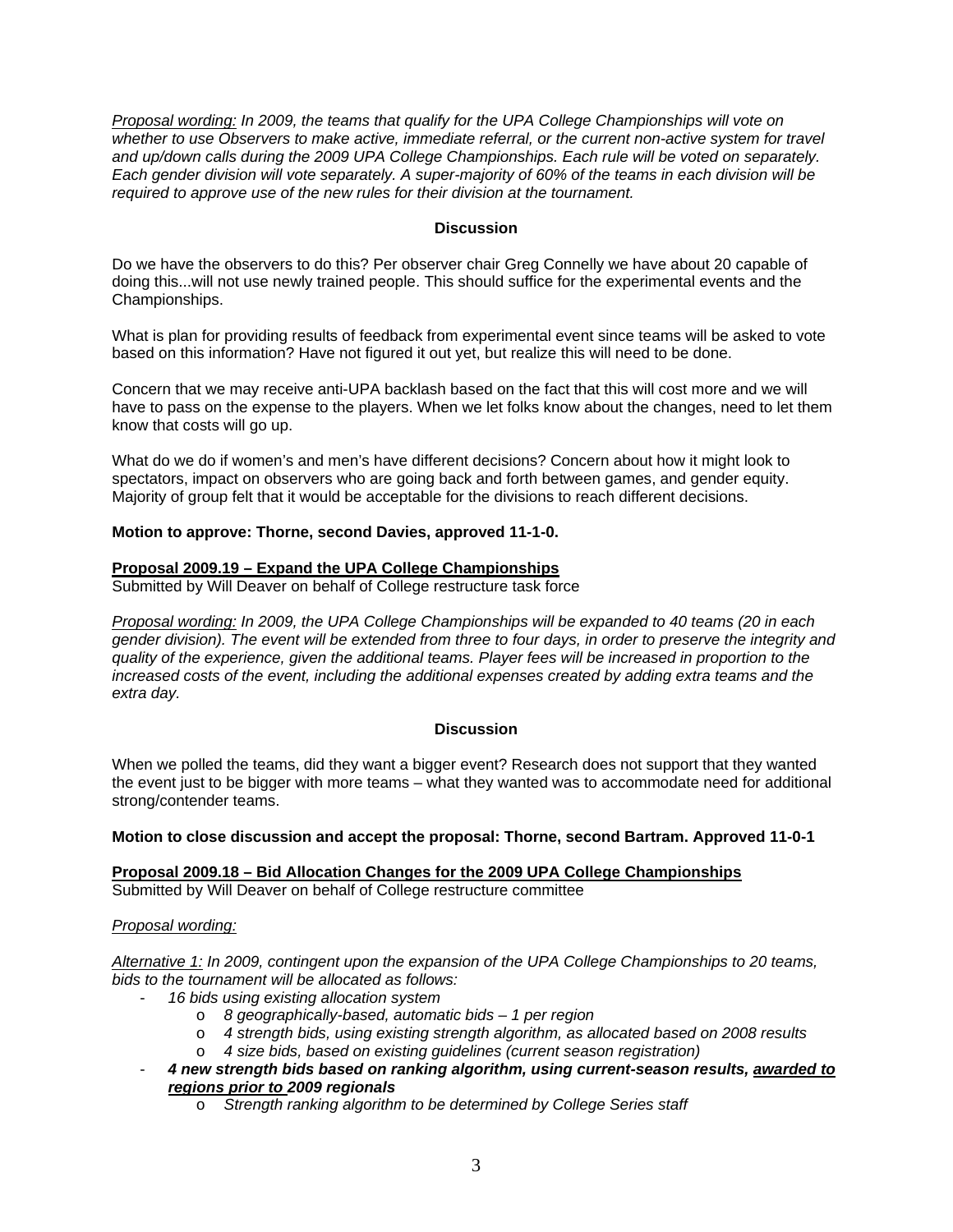*Alternative 2: In 2009, contingent upon the expansion of the UPA College Championships to 20 teams, bids to the tournament will be allocated as follows:* 

- *12 bids using current allocation system* 
	- o *8 geographically-based, automatic bids 1 per region*
	- o *4 strength bids, using existing strength algorithm, as allocated based on 2008 results*
- *8 additional geographically-based, automatic bids 1 more per region*

*Alternative 3: In 2009, contingent upon the expansion of the UPA College Championships to 20 teams, bids to the tournament will be allocated as follows:* 

- *16 bids using current allocation system* 
	- o *8 geographically-based, automatic bids 1 per region*
	- o *4 strength bids, using existing strength algorithm, as allocated based on 2008 results*
	- o *4 size bids, based on existing guidelines (current season registration)*
- *4 new strength bids based on ranking algorithm, using current-season results, awarded to individual teams following the completion of 2009 regionals* 
	- o *Strength ranking algorithm to be determined by College Series staff*

# **Discussion**

Important that we keep in mind that strength of UPA Series is our eligibility system and we should support a system that does not diminish this.

**Motion to vote on 1 – 3 or none: Payne, second - Seamon** 

**Yes votes on 1: 0 Yes vote on 2: 12 Yes votes on 3: 0 Votes for none of the above: 0** 

**2009.04 Championship Events Notification Requirements**  Submitted By Colin McIntyre

*Proposal wording: [INSERT APPLICABLE COMMITTEE] shall, no less than seven (7) months prior to any affected event in any UPA Series, provide notice to the membership of any changes in uniform requirements, eligibility requirements or the Rules of Ultimate. Notice may be provided through any official means of communication between the UPA and the membership, but an e-mail announcement is preferable.* 

### **Discussion**

Why seven months? Why not six, four, nine? Feels like there could be situations where a change might need to be made within the non-allowed time for legal, risk management reasons and therefore we might need more flexibility to veer in rare cases from the recommended proposal. Should there be some sort of allowance that if a change has to be made within the non-allowed timeframe that it must go to the Board of Directors?

### **Motion to table, referred to Competition Committee to revise and resubmit to Board/ExComm for approval: Thorne, second, Seamon. Approved 12-0-0**

**Proposal 2009.15 Conduct Policy Revision Submitted by Theresa Weber**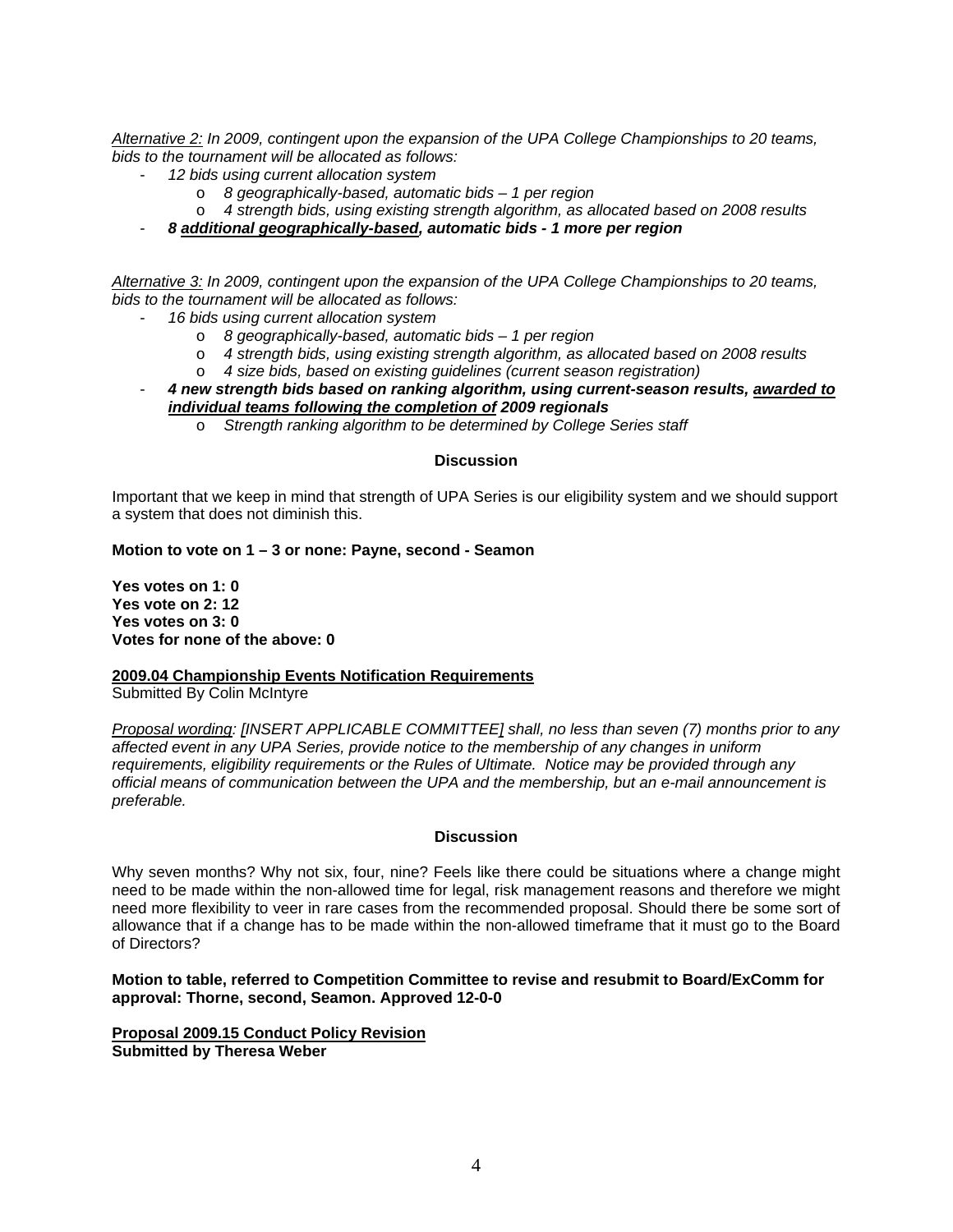Proposal wording: *Due to the proposal's length (i.e. revised Conduct Policy with addition of Grievance provisions), the proposal has not been included but will be shared with the community after further revision.* 

# Purpose:

Aside from the UPA's Conduct Policy, which pertains largely to on-field incidents and resultant complaints, there is currently no formal mechanism for stakeholders (both UPA members and others) to pursue resolution of grievances against UPA staff, board members, or the organization as a whole entity. Historically, complaints voiced by members and other stakeholders have been delivered informally by email, phone, or in person to individual board or staff members. Such haphazard means of dispute resolution can adversely impact both those bringing grievances and those hearing them. These negative impacts may include:

- A virtually endless cycle of ad hoc "appeals" for those bringing complaints;
- A lack of transparency that encourages "tattling" and other behavior that detracts from effective dispute resolution;
- Potential for the appearance (or real existence) of partiality and selectivity in addressing complaints;
- Information asymmetries between staff and board (and within both) that may lead to misunderstanding or misrepresentation;
- General inability to reach closure.

Each of these impacts can have deleterious effects on the UPA and its stakeholders by wasting time, eroding trust, and diminishing reputations. By formalizing a single process/channel for hearing and adjudicating stakeholder complaints, the grievance procedure (modeled after the UPA's Conduct Policy) seeks to minimize the impacts enumerated above, and enhance the consistency and transparency in service provided to the UPA's most important stakeholders, its members.

# **Discussion**

The Board agreed that it did not have sufficient time to absorb the document as presented. Those who had spent time reviewing it felt that there were still a number of language questions that needed to be resolved.

# **Vote to adopt: Henry, Second Seamon. Declined. 0-12-0**

Board supportive of concept but needs revision. To be submitted by Executive Director after consultation with legal counsel (March ExComm).

#### **Proposal 2009.10. Scheduled UPA Board Member Email Blasts to Constituents**  Submitted by Sandie Hammerly, UPA Executive Director

*Proposal wording: That all regional Board reps implement a regular series of email communications with constituents in their region (or an assigned region).* 

# **Discussion**

It is recommended that emails be distributed four times per year. Style, content and format of each message will be left strictly to each Board member, although content should probably be reviewed by staff for typos and fact-checking and possibly the Board vice president or other officer for consistency of message.

Emails will be distributed by UPA headquarters using its email service.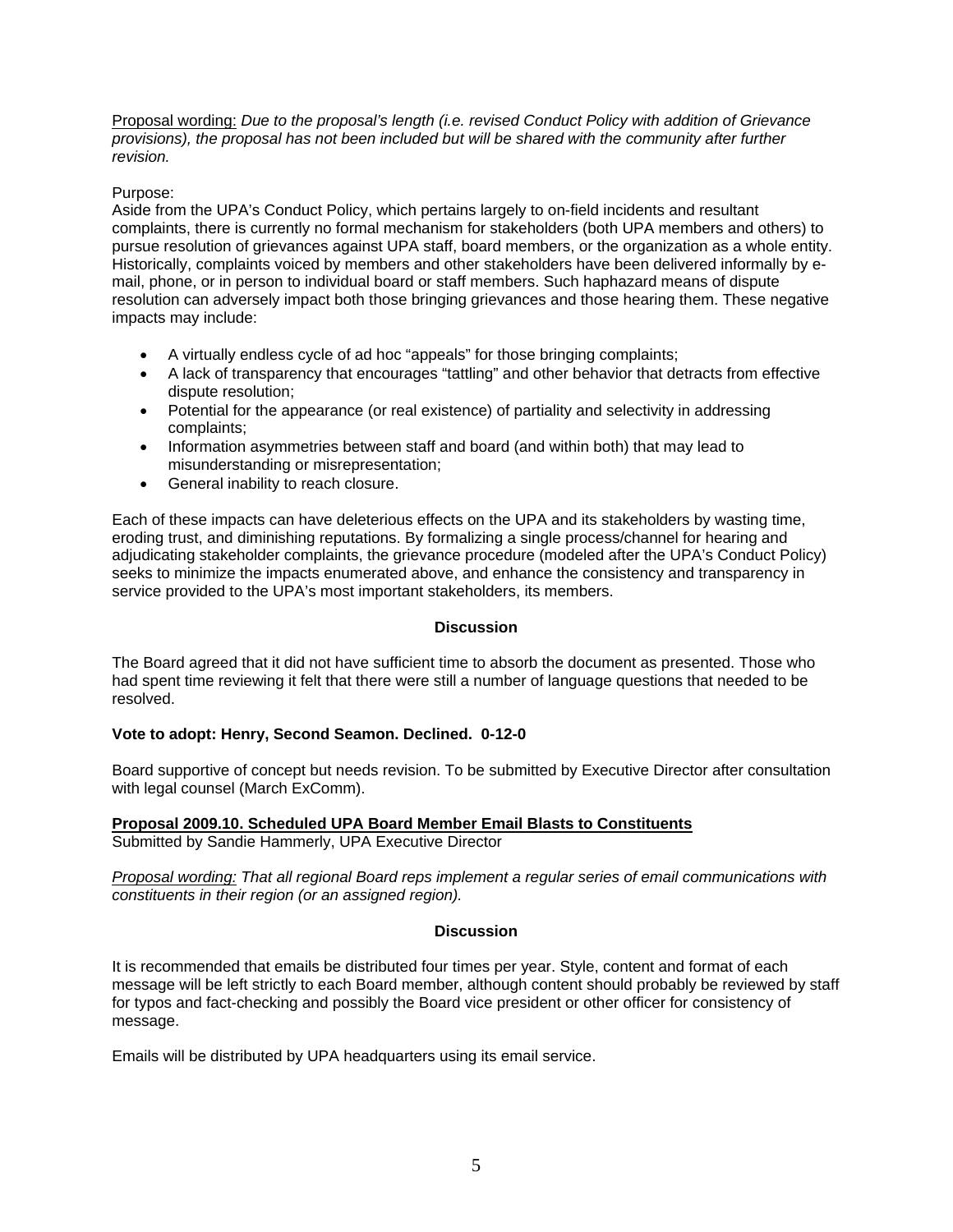Emails will contain contact information for members to respond to information contained in the email, and may include a request for information on topics for which the Board member would like to gain more information.

### **Motion to accept: Thorne, second Terry. Approved. 12-0-0**

### **2009.07 UPA Magazine Ombudsman**

Submitted by The Huddle (Andy Lovseth and Ben Wiggins)

Proposal wording: *We propose that the UPA hire an external ombudsman to produce a full-page article for each issue of the UPA newsletter.* 

*This person or group would not work for the UPA, and would be allowed limited but sufficient access to understand the actions taken by the UPA. This person or group would need to have a solid reputation for objective journalism, be respected within the Ultimate community, and be willing to put in the time and effort to describe the UPA well to the membership. This person or group might also need to do other writing or interviews on the subject as needed by outside groups.* 

# **Discussion**

It is the role of the elected representatives of the members to provide this service. Newly adopted methods to better inform members: regional rep emails (see proposal 2009.10), board member blog, President's column in UPA magazine, and public statements page on UPA web site should make significant progress to providing the increased communication sought through this proposal.

# **Motion to approve: Seamon, second McLaughlin. Declined: 1 – 9 – 2**

# **Meeting adjourned for the day.**

# **Sunday, January 18.**

Officer election results (2009 UPA Executive Committee): President – Peri Kurshan Vice President – David Lionetti Treasurer – Seth Grossinger Secretary – Josh Seamon At Large – Gwen Ambler

Peri Kurshan calls meeting to order at 8am

### Issue Discussion: Board Review of Competition Committee Decisions.

Both Board and Competition Committee members felt a need to clarify the process for review/appeal of decisions made by the Competition Committee.

Going forward, the Board requested that the Competition Committee develop more specific guidelines for sanctions. A taskforce was created to document a sanction structure that will be presented to the Board. Once agreement on the guidelines has been reached by the two groups, the Board will approve. During appeal proceedings the Board would only look to see if the guidelines have been followed. While it was agreed that there are concerns about the complexity and variance of the issues brought to the Competition Committee, it was nonetheless important to document the precedents, process and sanctions for various types of violations.

# **PROPOSAL 2009.12 – YCC BID ALLOCATION GUIDELINES**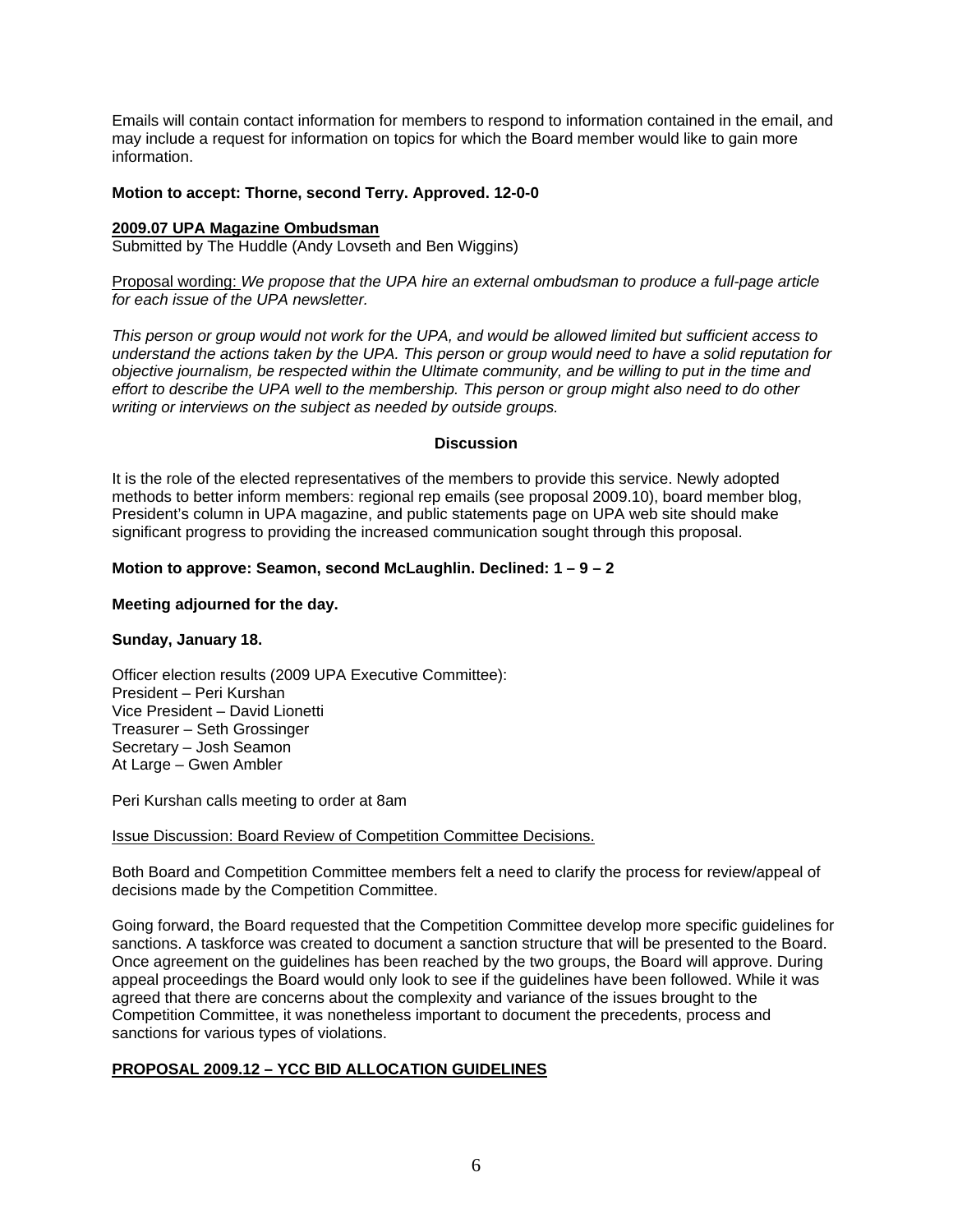Submitted by the Youth Advisory Council (Lindsey Hack, David Vatz, Luke Johnson, Ryan Thompson, Catherine Greenwald, Miranda Roth), Meredith Tosta (Director of Youth Development) and Will Deaver (Director of Championships), Meredith Tosta presenting

Section 1 wording: *"In order to incentivize the growth of youth club play, a limit will be put on the number of consecutive years that a UPA sanctioned high school league or an at-large team can receive bids to the Youth Club Championships without developing a UPA sanctioned youth club league. The implementation of this policy would begin in 2010."*

# **Discussion**

One of the ways the UPA drives the growth of Youth Club Leagues is by using tournament incentives. The UPA would also like varied methods for connecting to youth members. YCC bid priority would still be given to youth club leagues, then high school based leagues, then at-large teams.

This proposal would allow for the expansion of each division at the YCCs. Bid allocation for youth club leagues would also be prioritized for leagues that are in the process of starting youth club divisions, not just based on last year's league.

# **Motion to approve Proposal 2009.12.1: Lionetti, second Terry. Approved 12-0-0.**

*Section 2 wording: "In order to incentivize growth in the number of opportunities for girls to play Ultimate in a single gender environment, the number of bids that a league can receive in each division and across divisions will be limited at the Youth Club Championships. The limits on the number of teams per division and across divisions will be determined according to the following guidelines:* 

| Open Bids     | <b>Girls Bids</b> | <b>Mixed Bids</b> | Ok? | Why?                                                                                                                                                 |  |
|---------------|-------------------|-------------------|-----|------------------------------------------------------------------------------------------------------------------------------------------------------|--|
| 2             | O                 | 0                 | no  | Minimum of 1 girls' team in order to have<br>2 open teams                                                                                            |  |
| 0             | 0                 | 2                 | no  | 2 mixed teams would be enough players<br>for an open and a girls' team                                                                               |  |
| $\mathcal{P}$ |                   | 2                 | no  | Same as above                                                                                                                                        |  |
| 2             | Ω                 |                   | no  | Minimum of 1 girls' team in order to have<br>2 open teams. 1 mixed team is not<br>sufficient                                                         |  |
|               | 0                 | 2                 | no  | 2 mixed teams would be enough for a<br>girls' team                                                                                                   |  |
|               |                   |                   |     |                                                                                                                                                      |  |
| 2             |                   | 0                 | yes | All of these options are providing single<br>gender opportunities for girls to participate<br>in.                                                    |  |
| $\mathcal{P}$ |                   |                   | yes |                                                                                                                                                      |  |
|               |                   |                   | yes |                                                                                                                                                      |  |
|               | n                 |                   | yes | While this does not provide a single<br>gender opportunity for girls, it also does<br>not provide an overly disproportionate<br>opportunity to boys. |  |

### **Discussion**

There are concerns that we do not want to limit the playing opportunities for boys. A balance needs to be reached where opportunities to play for girls are promoted and opportunities for boys are not eliminated. This proposal would allow a league to send multiple open teams for the first time.

Straw poll on the proposal: Result: 4-8-0.

Straw poll on the proposal with the amended wording: "You cannot have n+1 open or mixed teams without having n girls teams." Result: 7-5-0.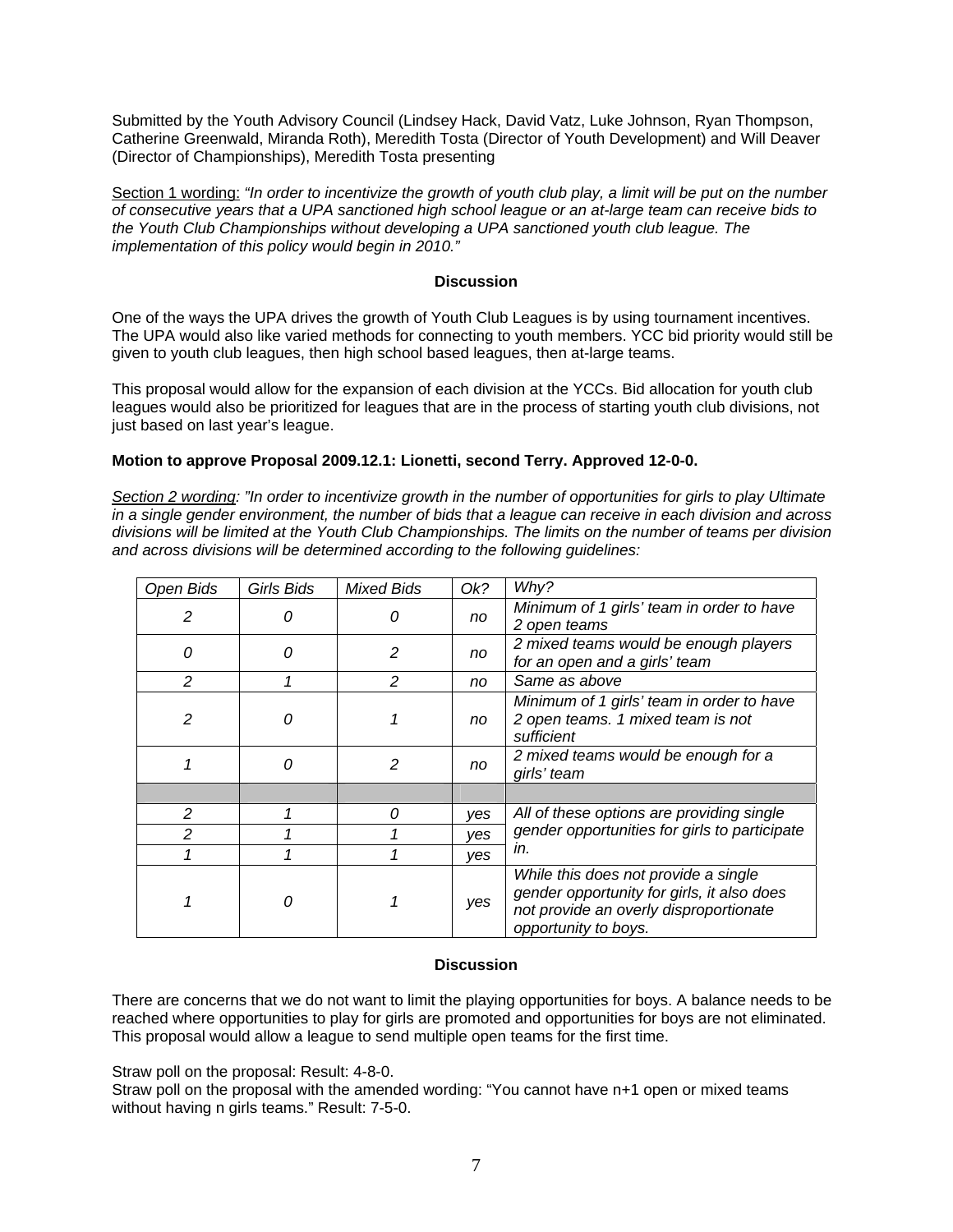Straw poll with the amended working: "In the awarding of multiple open/mixed mids, preference is given to leagues that are able to field a girls team." Result: 6-5-1.

# **Motion to amend "two open bids, one girls bid, and two mixed bids" to YES**: **Seamon, second Thorne. Motion passes: 8-4-0.**

# **Motion to approve Proposal 2009.12, Proposal 2 as amended: Thorne, second Weisbrod. Approved 8-4-0.**

# **PROPOSAL 2009.14 – YOUTH COMPETITION RESTRUCTURE PROPOSAL**

Submitted by the Youth Advisory Council (Lindsey Hack, David Vatz, Luke Johnson, Ryan Thompson, Catherine Greenwald, Miranda Roth), Meredith Tosta (Director of Youth Development) and Will Deaver (Director of Championships), Meredith Tosta presenting

#### Proposal wording:

- *1. Effective 2011, eliminate the HS Easterns/Westerns structure, in favor of four new regions (See Exhibit A for proposed regional breakdowns)* 
	- *a. Northeast*
	- *b. South*
	- *c. Central*
	- *d. West*
- *2. Develop a qualification system for teams to advance from the State Championships to the Regional Championships*
- *3. Reevaluate plan in 2013 to decide if Regional boundaries should be redrawn and if plan is on track to hit goals, outlined below. Goal of this plan is to eliminate Regional competition by 2015 and be left with only state-level competition, but whether state organizations are far enough along for this will be determined when plan is reexamined in 2013.*
- *4. Ideal Timeline (highest level of competition)* 
	- *a. 2009 Easterns/Westerns*
	- *b. 2010 Easterns/Westerns*
	- *c. 2011 Northeasterns/Southerns/Centrals/Westerns*
	- *d. 2012 Northeasterns/Southerns/Centrals/Westerns*
	- *e. 2013 Northeasterns/Southerns/Centrals/Westerns*
	- *f. 2014 Northeasterns/Southerns/Centrals/Westerns*
	- *g. 2015 State Tournaments*
- *5. Measurable Goals By setting goals of how many UPA State Tournaments there are in a given year, we will be able to see how well we are progressing toward our goal of eliminating Regional competition and moving to State Level competition. These goals will also help evaluate whether in 2015, the goal year to eliminate Regionals, there are robust enough state organizations to handle this shift.* 
	- *a. 2009 22 UPA State Tournaments (Baseline year)*
	- *b. 2010 26 UPA State Tournaments*
	- *c. 2011 30 UPA State Tournaments*
	- *d. 2012 34 UPA State Tournaments*
	- *e. 2013 37 UPA State Tournaments*
	- *f. 2014 40 UPA State Tournaments*

### **Discussion**

There are many youth teams in the east. The western youth teams must travel great distances. There is concern that there may not be enough girls teams to support into four regional tournaments.

# **Motion to amend the first line to "By 2012,": Thorne, second Terry. Motion passes: 11-0-1.**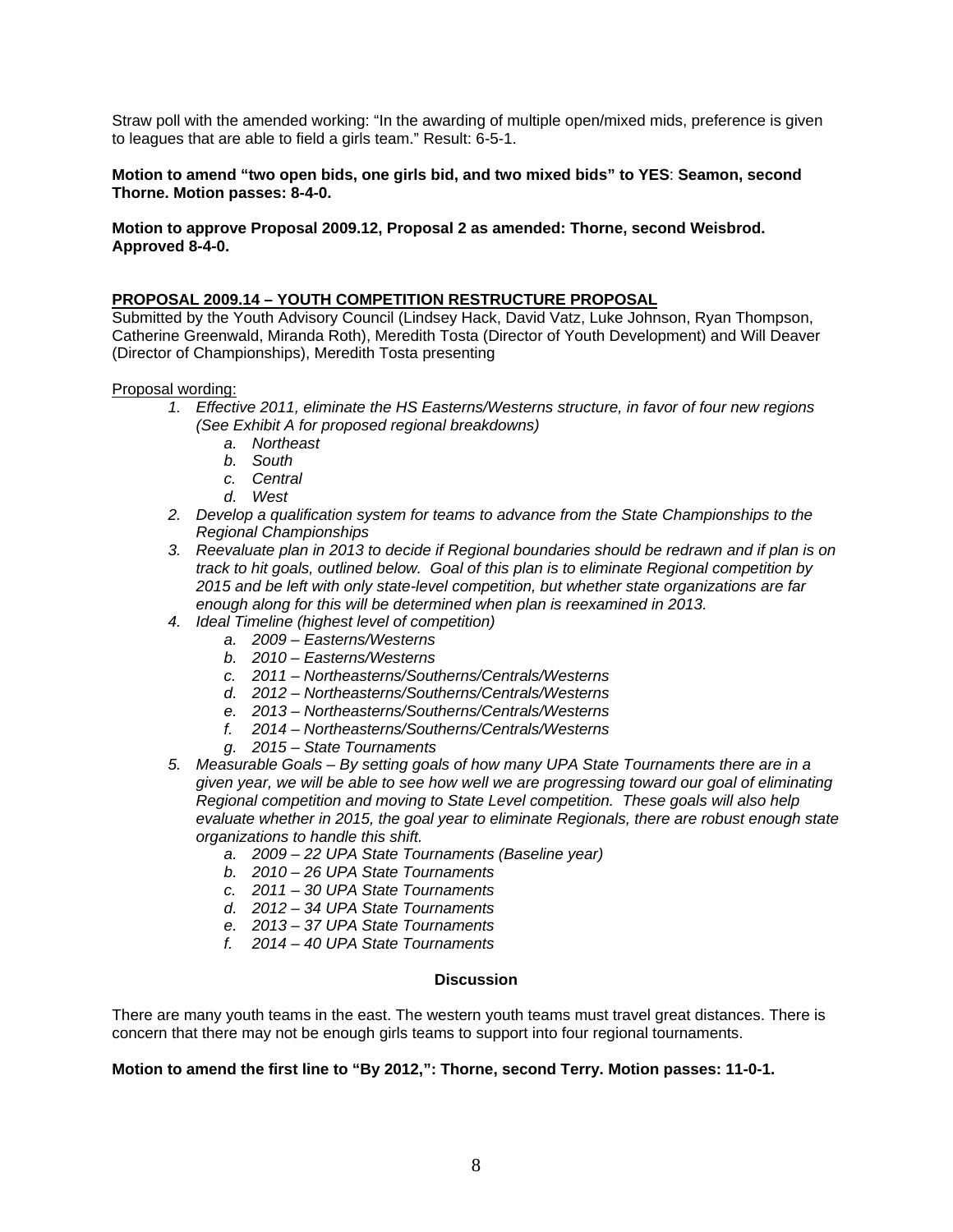**Motion to amend the first line to "Effective 2012," and increment all other dates by one year: Thorne, second Terry. Motion passes: 9-2-0.** 

**Motion to approve 2009.14 as most recently amended: Thorne, second Terry. Approved: 10-1-1.**

# **PROPOSAL 2009.17 – REGIONAL YOUTH COORDINATOR & STATE YOUTH COORDINATOR POSITIONS**

Submitted by the Youth Advisory Council (Lindsey Hack, David Vatz, Luke Johnson, Ryan Thompson, Catherine Greenwald, Miranda Roth), Meredith Tosta (Director of Youth Development) and Will Deaver (Director of Championships), Meredith Tosta presenting

Proposal wording**:** *The Youth Development Director will oversee and manage four Regional Youth Coordinators to expand youth ultimate in their respective region, manage their Regional Championship tournament, and supervise and aid the State Youth Coordinators. The Regional Youth Coordinators will be paid a yearly stipend of \$1000 with the ability to earn a \$500 bonus depending on the success of their work and a budget of \$500 for travel and materials associated with their role as RYC. Regional Youth Coordinators will be appointed and in place by July 2009 in anticipation of the 2010 spring season, and will make a two year commitment to the position.* 

# **Discussion**

The SYC should spend more time on outreach. The regional positions will be more substantial than the college and club level regional coordinators, and thus should have director titles.

The proposal should not delineate the stipends to be provided. This will be determined on a year to year basis as part of the budget approval process.

### **Motion to amend the proposal to read as follows: Kurshan, second Seamon. Approved: 12-0-0.**

Proposal wording**:** *The Youth Development Director will oversee and manage four Regional Youth Directors to expand youth Ultimate in their respective region, manage their Regional Championship tournament, and supervise and aid the State Youth Coordinators. Regional Youth Directors will be appointed and in place by July 2009 in anticipation of the 2010 spring season, and will make a two year commitment to the position.* 

### **Motion to approve 2009.17 as amended: Bartram, second Payne. Approved as amended 12-0-0.**

# **PROPOSAL 2009.13 – JUNIOR NATIONAL TEAM ASSISTANT COACH AND PLAYER SELECTION CRITERIA**

Submitted by the Youth Advisory Council (Lindsey Hack, David Vatz, Luke Johnson, Ryan Thompson, Catherine Greenwald, Miranda Roth), Meredith Tosta (Director of Youth Development) and Will Deaver (Director of Championships), Meredith Tosta presenting

Section 1 wording: *Assistant coaches for the US Junior National teams will be UPA Level I certified coaches which are chosen by the UPA selected Head Coach and confirmed by the Executive Director of the UPA. It is strongly recommend that the chosen individuals represent a diverse geographic area of the United States.* 

# **Motion to approve proposal 200.13.1 : Lionetti, second Bartram. Approved 11-0-1.**

*Section 2 wording: US Junior National teams should be chosen to represent the best U-19 players the USA has to offer, while still taking into account the importance of representation of players from across the country. US Junior National team player selection, therefore, must meet the following criteria:*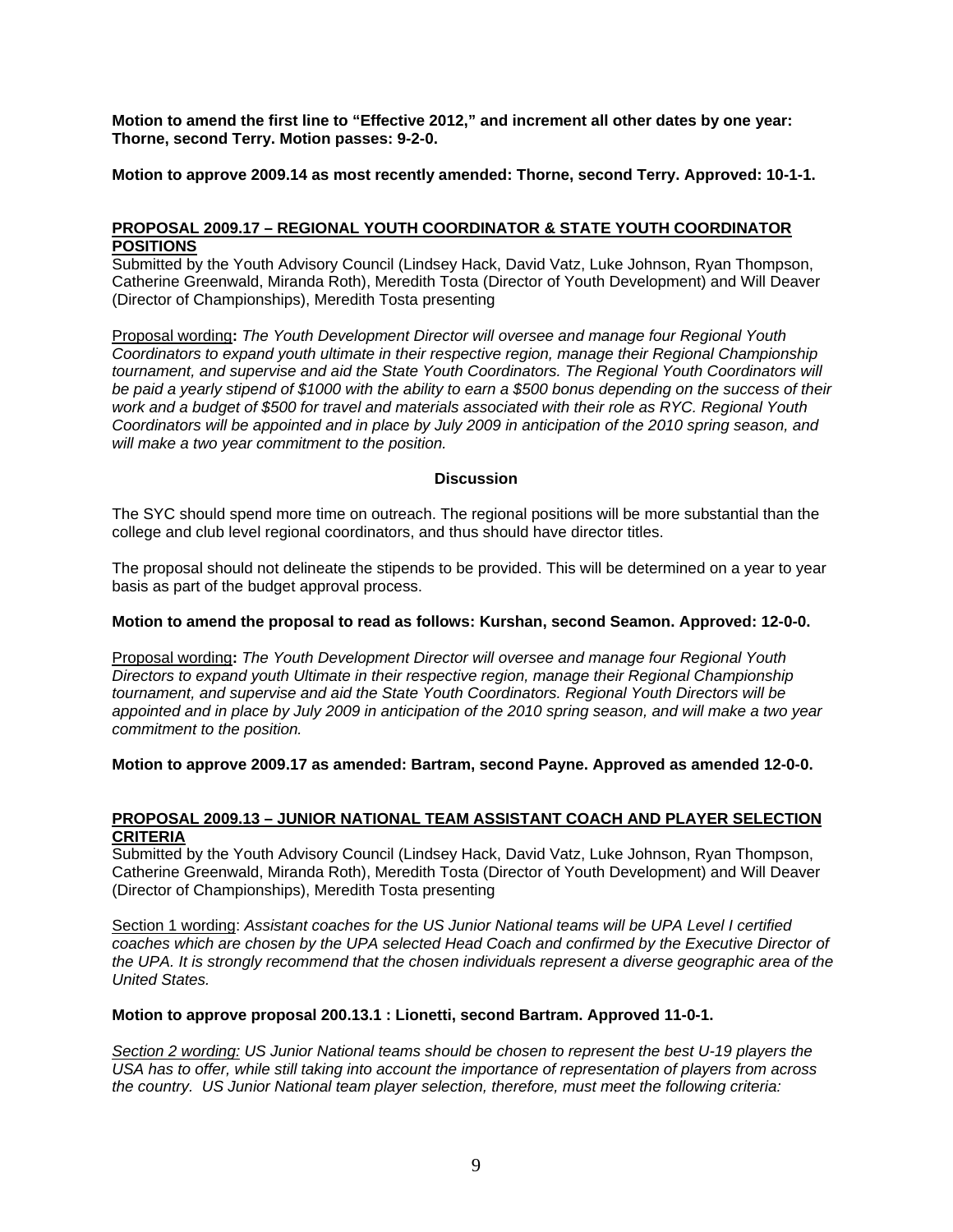- *A minimum 2 players per team be chosen from each youth region (northeast, south, central and west).*
- *It is recommended that a minimum (but not a set percentage or set number) of post-high school players be offered spots on the team.*
- *Preference should be given to players who have participated in a wide variety of ultimate playing situations in the USA over a number of years.*

**Discussion of proposal 2:** Are we limiting the skill of our team? Other countries can bring as many postgraduates as they'd like. Voting tabled until after proposal 3.

Section 3: *In order to provide incentives for U-19 players to seek opportunities to gain diverse playing experiences, the UPA will develop a partnership program with regional summer camps so that camps may have an avenue to provide recommendations for specific campers to be selected to attend the Junior National team tryouts.*

# **Discussion**

Scouting would occur at events outside of the YCC, which is a limited event. This is not the accredited camps program and it is a common tactic that is done with other sports.

**Motion to amend the proposal by adding "Program attributes will be subject to the approval of the Board of Directors prior to implementation.": Payne, second Bartram. Motion passes: 12-0-0.** 

**Motion to pass proposal 2009.13.3 as amended: Seamon, second Terry. Approved as amended 12- 0-0.** 

Proposal 2009.13.2 discussion resumes.

#### **Discussion**

The question is raised that do we keep the team centered on HS players or open it up to mostly college players. At the summer Board meeting we decided that we were not centered on winning. There are examples of where the UPA holds itself to a higher standard than we are required.

It was agreed by the majority of the group present that it was appropriate to restrict the number of post high school players and that proposal 2009.13.2 should be further evaluated by the Youth Advisory Council and resubmitted to the Board for consideration.

### **Motion to table proposal 2009.13.2: Payne, second Bartram. Motion passes: 11-0-1.**

### **PROPOSAL 2009.02 – COLLEGE ELIGIBILITY EXCEPTION (Proposed by Colin McIntyre)**

### Proposal wording:

### *Added Provisions to the Eligibility Rules:*

*II.B.1 A student taking classes full-time in a non-degree seeking program at the school for which eligibility is to apply may compete in the College Series provided:* 

- *a) S/he is accepted and enrolled in a regularly matriculated degree program for the fall at that same school.*
- b) The program in which s/he is accepted and enrolled for the fall does not extend offers of *admission for the Winter/Spring semester.*
- *c) The classes taken will be credited towards the advanced degree.*
- *d) The student provides documentation from school officials confirming the above facts before the applicable roster deadlines.*

### **Discussion**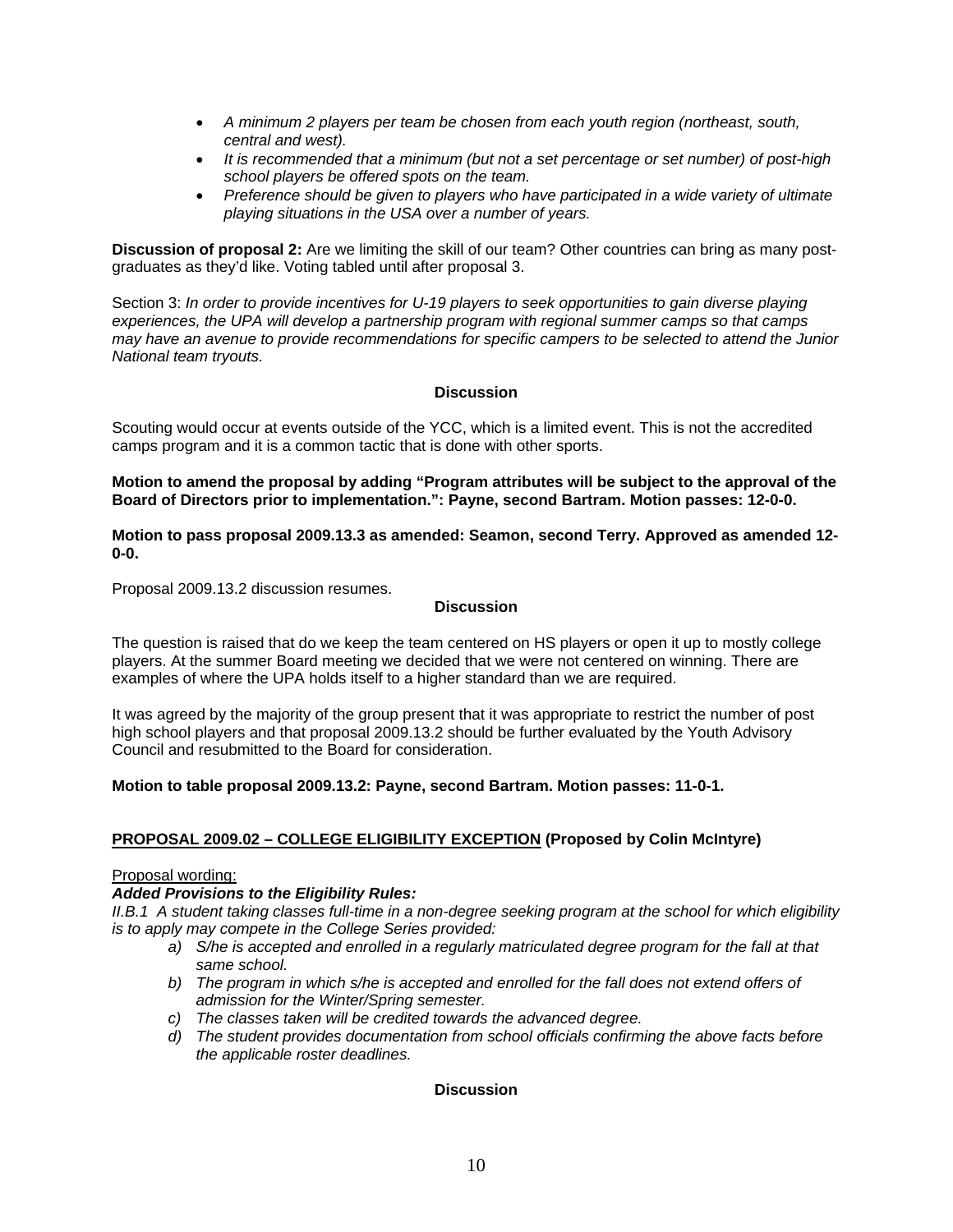The UPA requires degree seeking for college eligibility. Concerns are raised that if this proposal passes the fundamental question of what it means to be a non-degree seeking student comes into question. Would this proposal make it easier to cheat? Could someone be degree seeking without declaring? Concerns are raised there is a moral hazard to having people justify they own degree seeking. Do we allow post-bachelor degree players, or not? A letter could be created for the dean of a program to sign.

The Board agreed with the general spirit of the proposal. However, in light of the fact that the entire eligibility guidelines will need to be re-written in conjunction with changes to the College series slated for 2010 and beyond, it was determined by the Board that this was not the appropriate time to make such a change, and instructed the staff to incorporate similar exemption language in future revisions.

# **Motion to approve Proposal 2009.02 : Payne, second Bartram. Declined: 0-12-0.**

# **PROPOSAL 2009.22 – DEVELOP INSTRUCTIONAL OBSERVER ROLE**

Submitted by Will Deaver in cooperation with Youth Advisory Council and Greg Connelly, observer chair.

Proposal wording: *In order to realize the benefits of Observers in non-competitive and/or learning environments, the UPA will incorporate "instructional" training into its Observer Program. Instructional Observers will be authorized and encouraged to provide rules clarifications during competition, but will not serve as arbitrators or make active calls. Instructional Observers will be trained to help players continue play on contested calls within the rules of Ultimate and may also serve to announce time limits, keep score, and monitor conduct issues.* 

# **Discussion**

The point is raised that this proposal is less about youth vs. adults and more about the level of experience. The idea is that this person can add something to the game other than settling disputes. One benefit would be that this "official teacher" would provide a mechanism for people to really learn the rules of the game. Observers would be able to gain experience in low pressure situations. The concern was raised that this position could complicate self-officiating and also that there has been a call for observers at the youth level. There are concerns about putting observers into youth games. Instructional Observers are a compromise. The point is raised that the proposal gives the UPA the flexibility to give different tools to event organizers.

### **Motion to approve Proposal 2009.22: Thorne, second Terry. Approved: 12-0-0.**

# **PROPOSAL 2009.01 – RULES REVISION PROCESS CHANGE**

Submitted by Colin McIntyre

Proposal wording: *Before creating a final draft of a new edition of the Official Rules of Ultimate, the Standing Rules Committee must consult a survey of the membership to help assess members' wants and concerns relating to the rules and how the game is played. Although the SRC is not bound to take actions based on the survey results, it must consider them during the revision process.* 

*When presenting a final draft of a new edition of the Official Rules of Ultimate to the membership for a vote of approval, the SRC will individually identify substantive changes from the previous edition. Where two or more changes are necessarily interconnected, the SRC will designate that group of changes as such. These discrete substantive changes (and groups of interconnected changes) will then be presented individually for approval by the membership. The SRC will also identify the remaining, minor, non-substantive changes that have been made, which will be presented as a group for approval by the membership. The new edition will include only those changes approved by the membership.* 

### **Discussion**

The concern is raised of what to do with rules that are related to each other. More membership input would improve the process. The Standing Rules Committee is generally in favor of the proposal.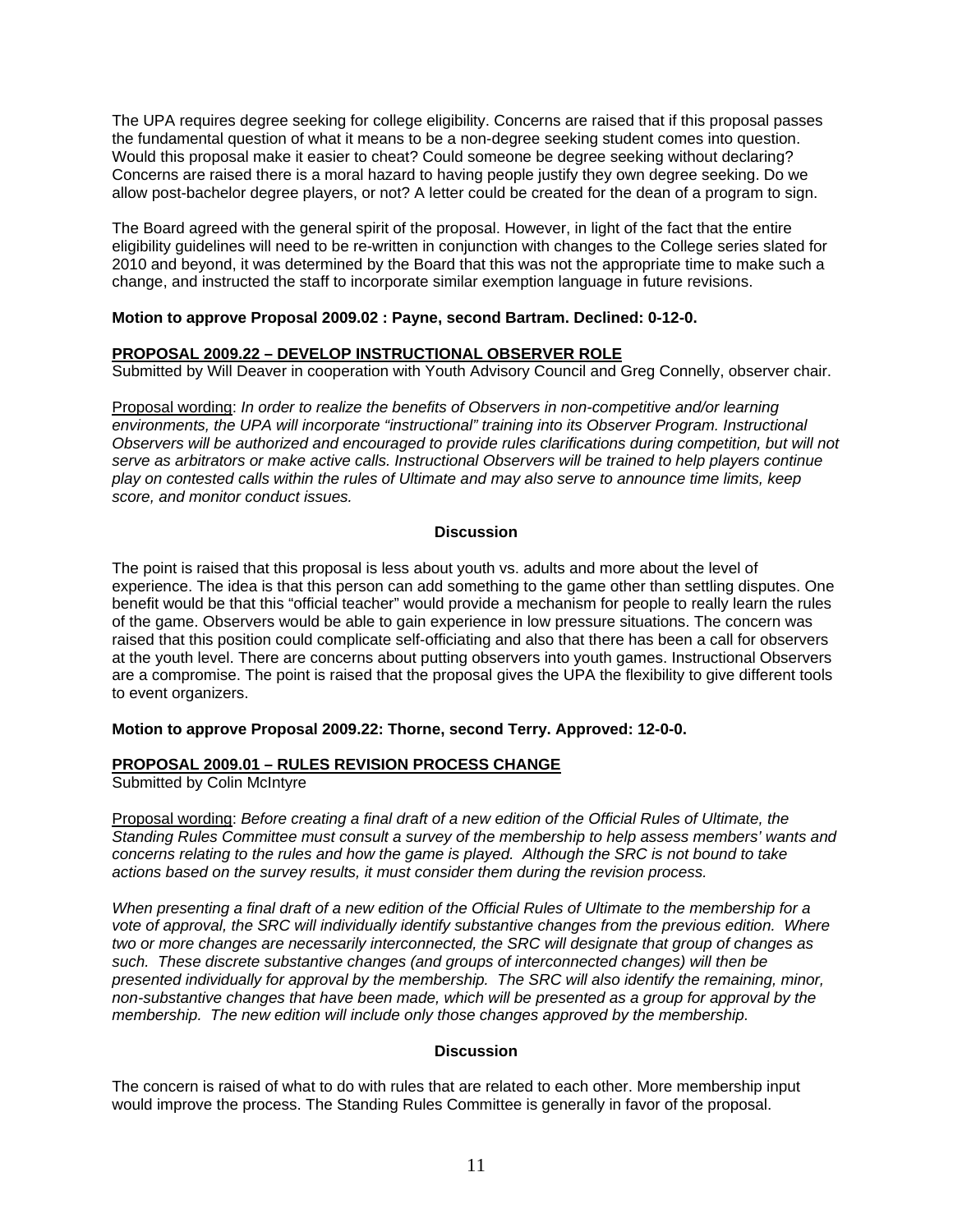### **Motion to approve Proposal 2009.01: Payne, second Thorne. Approved: 12-0-0.**

### **PROPOSAL 2009.05 – UPA COLLEGE ELIGIBILITY RULES REVISION**

Submitted by Kyle Weisbrod

*Section 2 wording: Players will be eligible to apply for and receive reinstatement of UPA college eligibility if they are unable to participate in one or more seasons of the UPA College Series while serving full-time, active-duty service in any branch of the US Armed Service.* 

#### **Discussion**

It was brought up that more exceptions were granted 10 years ago. When the eligibility rules were reexamined it was found that it was very difficult to define what to allow in terms of exceptions. Concerns were raised on the definition of "active duty". Current statistics put the number of "active duty" service women and men at approximately 1.4 million. Concerns were raised about how other service commitments would be treated and that if this exception is granted, where does that take us? The point was raised that there are many possible places to grant an exception, but this might be a good place to start.

When asked whether some sort of exception should be allowed, approximately 60% of those present a the meeting said yes. However a third of those present chose to abstain.

Are we theoretically allowing the exception because they missed the series or because they missed the experience? Do we need to take in account people who play Ultimate while they are serving?

**Motion to amend the proposal to state** *"The UPA staff will create a policy which implements a college eligibility exemption for UPA members who serve in the US Armed Services. Details of the policy (including timing of service relative to college eligible years in the absence of service, definition of qualifying military service, definition of preclusion from UPA College Series participation, etc.) and its implementation will be submitted to, and reviewed by, the UPA Board of Directors prior to implementation."*: **Payne, second Weisbrod. Approved: 12-0-0.**

### **Motion to pass Proposal 2009.05.2 as amended: Thorne, second Payne. Approved 12-0-0.**

*Section 1 Wording: College eligibility will only begin when a player either:* 

- *a. Joins a roster for the UPA College series OR*
- *b. Joins a roster for the UPA Club series after graduating from high school*

#### **Discussion**

Prior to this discussion it was agreed upon with the submitter that a vote will not occur on this section at this time.

The concern was raised that some people do not like older players participating in the college series. The current system can be a disincentive for people to sanction their events (Utah Youth State Champs).

It was agreed by more than 3/4 of the Board members present that attending a sanctioned event alone should not start a player's eligibility clock.

When asked whether in favor of starting eligibility at a) 1+ after HS (current method) or b) regardless of what you did as a HS student, eligibility would begin at the time you played in a rostered event regardless of when, no board members chose a) and more than 2/3rds chose b).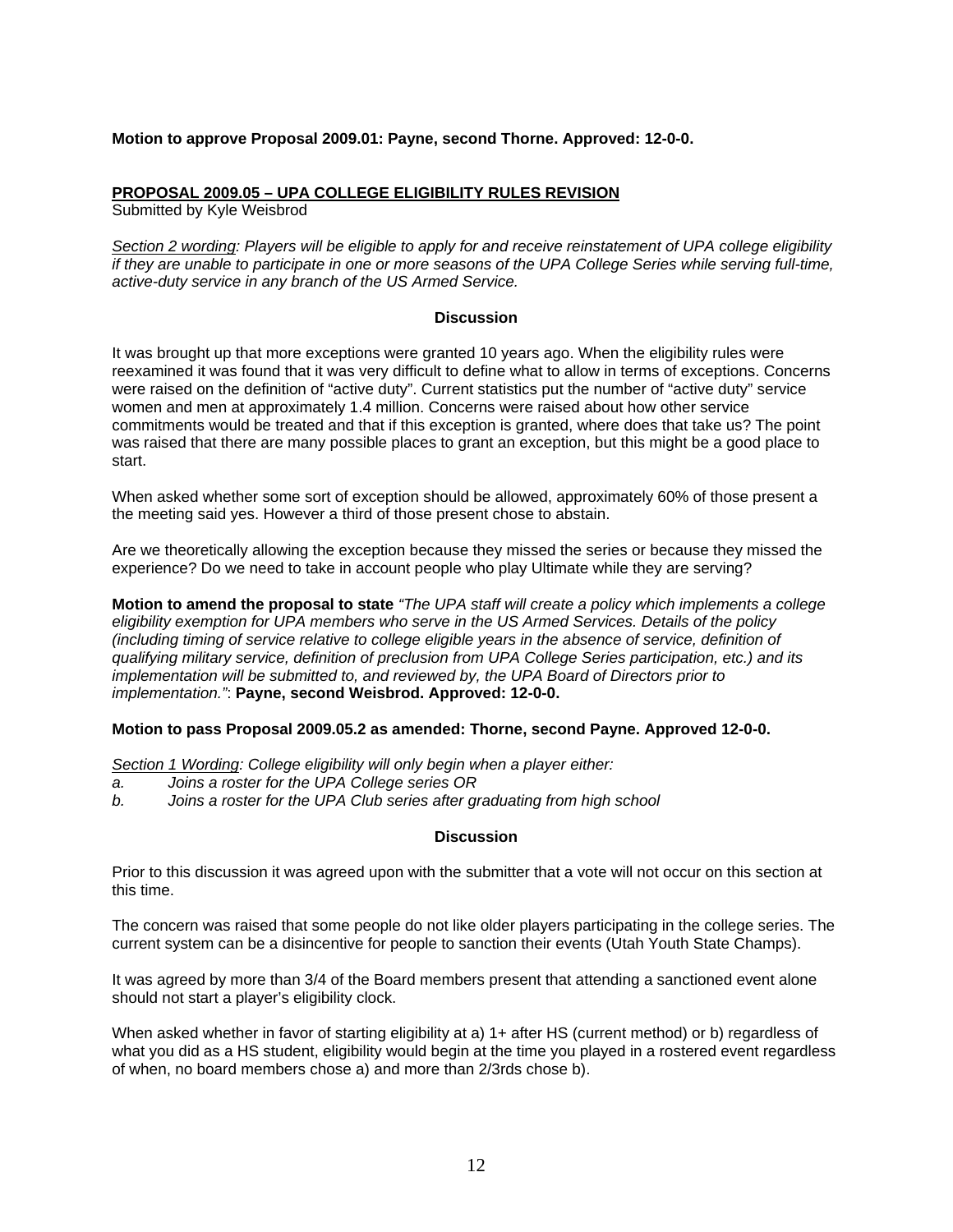*Section 3 Wording: Players will receive a maximum of five years of college eligibility in which they can compete in a maximum of four college series.* 

### **Discussion**

Prior to this discussion it was agreed upon with the submitter that a vote will not occur on this section at this time.

The point is raised that the plan will take 5 years to implement and do we care about looking like other sports? The concern is raised that because of the 5 years of eligibility academic institutions with graduate programs are at an extreme advantage over four year institutions.

Of those in attendance at the meeting, approximately 70% indicated support for the proposal concept.

The Board encourages staff to begin exploration of the 5/4 concept through surveys of the membership as to their support.

# **PROPOSAL 2009.11 – VIDEO PRODUCTION PARTNERSHIP FOR DISTRIBUTION VIA UPA WEBSITE (**

Submitted by Sandie Hammerly, UPA Executive Director

Proposal: That the UPA enter into a contractor relationship with Ultivillage to develop and present video content for the UPA web site.

# **Discussion**

A partnership will be formed with UV to provide round by round highlight clips for all divisions and live streaming of finals of both College and Club Championships (subject to ability to get appropriate internet access at College Championships). In addition, it is planned that UPA will begin a partnership with UV to develop two video downloads per month that would be used to promote UPA events, provide Observer training, to help teach the rules of the game, or other specific and targeted messages for the UPA membership.

Live streaming of recent UPA events was very well received. It would be a step backward for the UPA to not cover its major events with internet media given the positive feedback from the first wave during the 2008 Club Championships.

### **Motion to approve proposal 2009.11: Thorne, second Seamon. Approved: 12-0-0.**

### **PROPOSAL 2009.16 – SERVICE BOUDARIES**

Submitted by Theresa Weber

### Proposal wording:

*To focus UPA resources on U.S.-based events and services, the UPA will do the following:* 

- *1. Beginning in 2009, increase the membership fee for non-U.S. members to cover the additional postage and transactional costs associated with international memberships.*
- *2. Continue to charge for shipping costs associated with sending rule books, kits, etc. internationally.*
- *3. Beginning in 2009, discontinue all sanctioning of events in foreign countries.*
- *4. Beginning in 2009, discontinue offering grants to international programs.*
- *5. By 2011, phase out providing Coaching and Observer clinics in foreign countries, while developing a licensing program so that CUPA and other interested national governing bodies may provide similar services themselves.*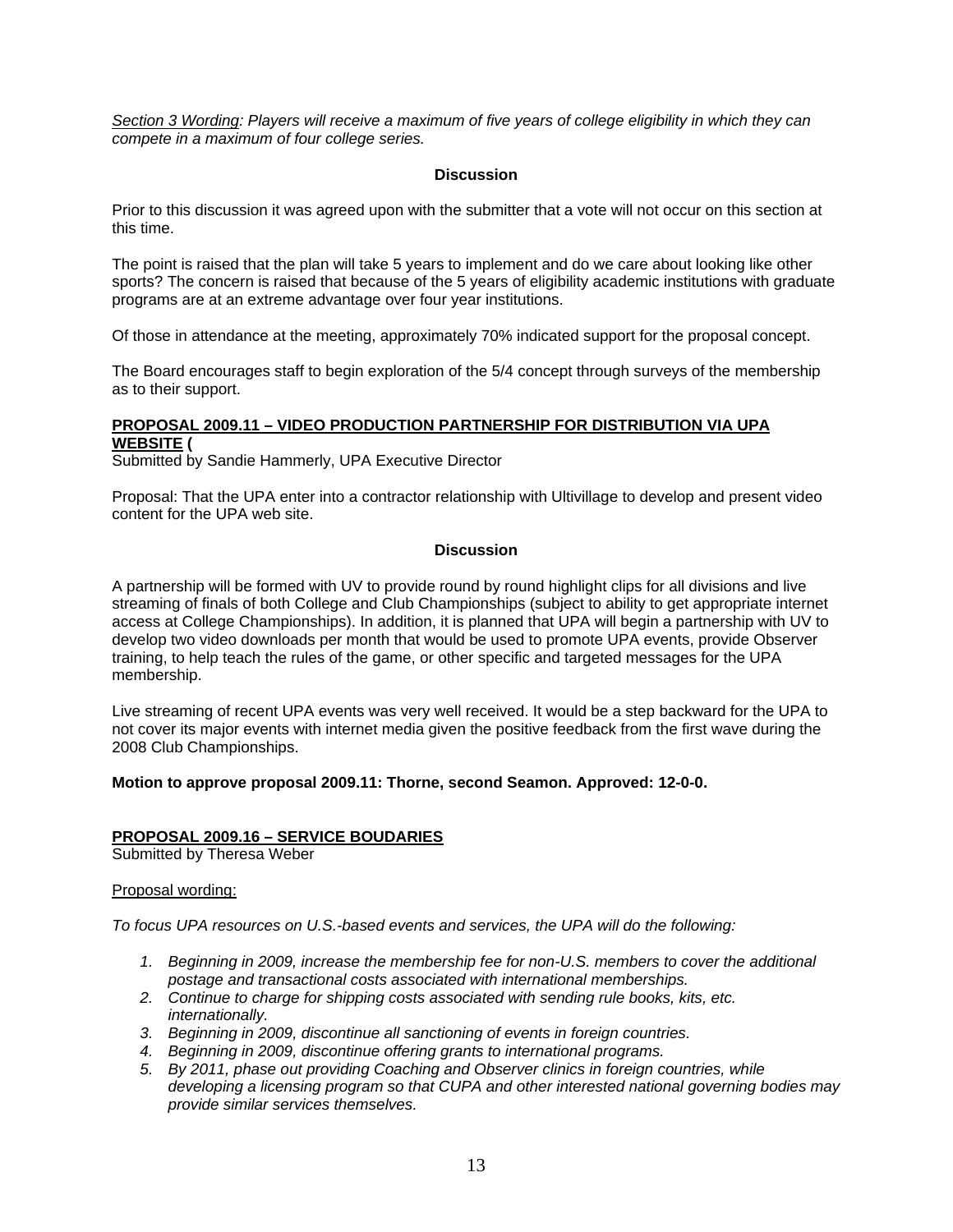- *6. Transition to U.S. team-only UPA Club Open, Women's, and Mixed, Championship Series events by 2012, but not before developing an additional club championship event with CUPA and/or WFDF in which U.S., Canadian and potentially other Pan-American teams compete.*
- *7. Transition to U.S. team-only UPA College Open and Women's Championship Series events by 2020 and explore the possibility of developing a U-23 club championship event with CUPA and/or WFDF in which U.S., Canadian and potentially other Pan-American teams compete.*
- *8. Transition to U.S. team-only UPA Club Masters, Grand Masters, and Women's Masters Championship Series events by 2020, but not before developing an additional club championship event with CUPA and/or WFDF in which U.S., Canadian and potentially other Pan-American teams compete*
- *9. Transition to U.S. team-only UPA Youth Club Open, Girls', and Mixed, Championship events by 2011, but not before exploring an additional club championship event with CUPA and/or WFDF in which U.S., Canadian and potentially other Pan-American teams compete.*
- 10. Transition to U.S. team-only UPA HS Open and Girls' Championship events by 2010.

# **Discussion**

The point was raised that this is a complex issue. The most popular option is to hold off as long as possible until other countries have similar structures before cutting teams out. We can't raise 2009 dues. The mission statement of the UPA states that we will operate in the United States.

It was agreed by the group that dates in items  $1 - 5$  should be delayed by one year.

It was also agreed by approximately 80% of those present that international teams playing in the UPA Series should be phased out within in the next 10 years in at least one division. When asked whether this should be contingent on the creation of comparable replacement events, vote was split almost evenly, however, approximately 25% of those present abstained from the vote.

The points were raised that we need to allow organizations like CUPA to grow on their own and that just because we say US in our mission statement doesn't mean we have to contract our current international programs. Time is needed to explore multi-country competition with neighboring countries.

**Motion to amend 2009.16 as follows:** change the year 2009 to 2010 in sections 1, 4; delete sections 6, 7, and 8; edit section 9 to change 2011 to 2010 and deleting all verbiage after 2010; and adding the following section "In 2011, explore desirability of restricting select UPA Series (UPA Club Open, Club Women's, Master's, Women's Masters, Grandmasters, College Open, College Women's and other UPA divisions as determined necessary at that time) to participation by US-based teams only. This exploration will include discussions with other NGB's and WGB regarding creation of additional championship tournaments that allow competition among top teams from multiple countries in those divisions." **Thorne, second Payne, approved 11-0-0.** 

Revised proposal 2009.16 now reads:

*To focus UPA resources on U.S.-based events and services, the UPA will do the following:* 

- *1. Beginning in 2010, increase the membership fee for non-U.S. members to cover the additional postage and transactional costs associated with international memberships.*
- *2. Continue to charge for shipping costs associated with sending rule books, kits, etc. internationally.*
- *3. Beginning in 2009, discontinue all sanctioning of events in foreign countries.*
- *4. Beginning in 2010, discontinue offering grants to international programs.*
- *5. By 2011, phase out providing Coaching and Observer clinics in foreign countries, while developing a licensing program so that CUPA and other interested national governing bodies may provide similar services themselves.*